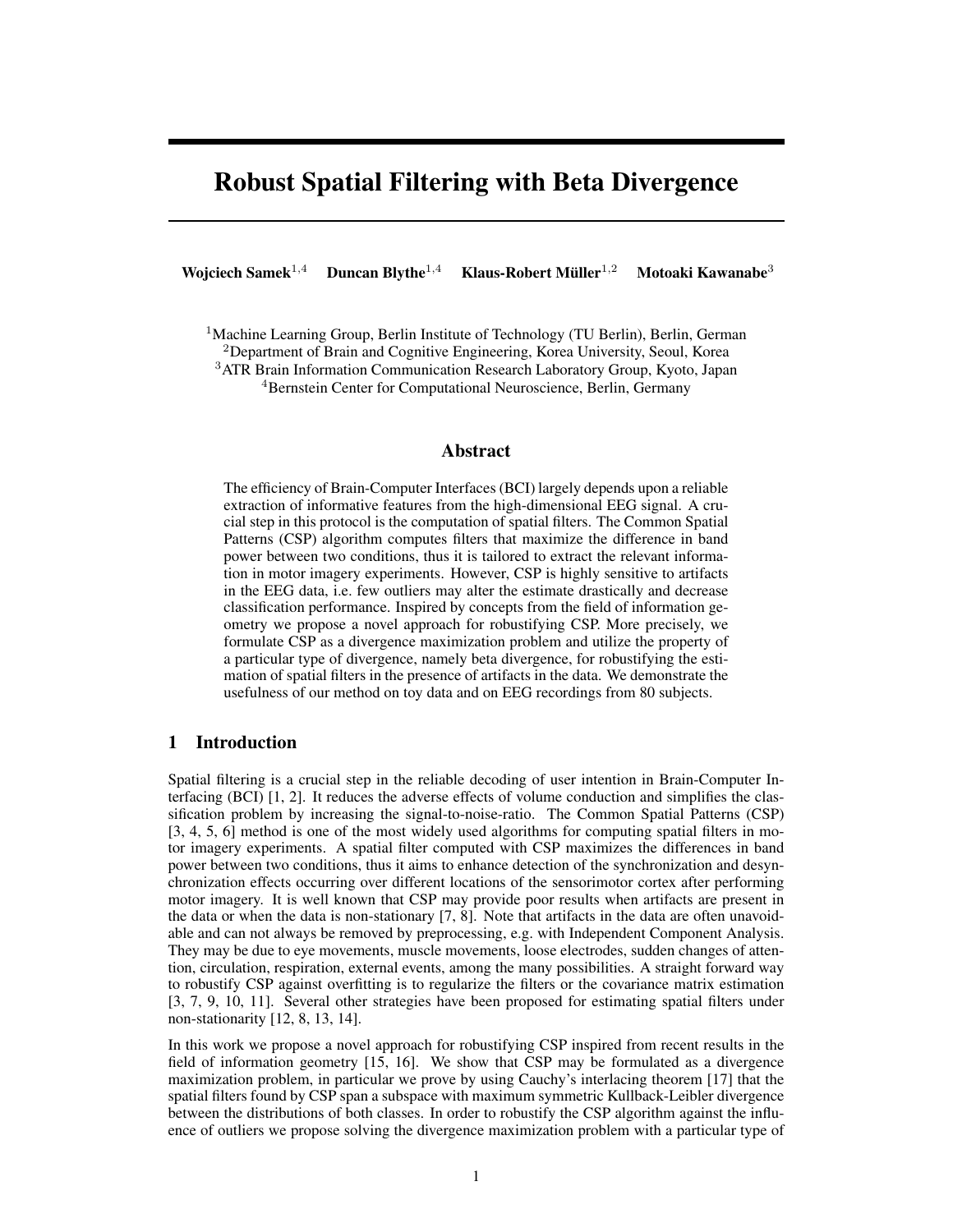divergence, namely beta divergence. This divergence has been successfully used for robustifying algorithms such as Independent Component Analysis (ICA) [18] and Non-negative Matrix Factorization (NMF) [19]. In order to capture artifacts on a trial-by-trial basis we reformulate the CSP problem as sum of trial-wise divergences and show that our method downweights the influence of artifactual trials, thus it robustly integrates information from all trials.

The remainder of this paper is organized as follows. Section 2 introduces the divergence-based framework for CSP. Section 3 describes the beta-divergence CSP method and discusses its robustness property. Section 4 evaluates the method on toy data and EEG recordings from 80 subjects and interprets the performance improvement. Section 5 concludes the paper with a discussion. An implementation of our method is available at http://www.divergence-methods.org.

## 2 Divergence-Based Framework for CSP

Spatial filters computed by the Common Spatial Patterns (CSP) [3, 4, 5] algorithm have been widely used in Brain-Computer Interfacing as they are well suited to discriminate between distinct motor imagery patterns. A CSP spatial filter w maximizes the variance of band-pass filtered EEG signals in one condition while minimizing it in the other condition. Mathematically the CSP solution can be obtained by solving the generalized eigenvalue problem

$$
\Sigma_1 \mathbf{w}_i = \lambda_i \Sigma_2 \mathbf{w}_i \tag{1}
$$

where  $\Sigma_1$  and  $\Sigma_2$  are the estimated (average)  $D \times D$  covariance matrices of class 1 and 2, respectively. Note that the spatial filters  $\mathbf{W} = [\mathbf{w}_1 \dots \mathbf{w}_D]$  can be sorted by importance  $\alpha_1 = \max\{\lambda_1, \frac{1}{\lambda_1}\} > \ldots > \alpha_D = \max\{\lambda_D, \frac{1}{\lambda_D}\}.$ 

### 2.1 divCSP Algorithm

Information geometry [15] has provided useful frameworks for developing various machine learning (ML) algorithms, e.g. by optimizing divergences between two different probability distributions [20] [21]. In particular, a series of robust ML methods have been successfully obtained from Bregman divergences which are generalization of the Kullback-Leibler (KL) divergence [22]. Among them, we employ in this work the beta divergence. Before proposing our novel algorithm, we show that CSP can also be interpreted as maximization of the symmetric KL divergence.

**Theorem 1**: Let  $W = [w_1 \dots w_d]$  be the d top (sorted by  $\alpha_i$ ) spatial filters computed by CSP and let  $\Sigma_1$  and  $\Sigma_2$  denote the covariance matrices of class 1 and 2. Let  $V^{\top} = \tilde{R}P$  be a  $d \times D$  dimensional matrix that can be decomposed into a whitening projection  $P \in \mathbb{R}^{D \times D}$   $(\mathbf{P}(\Sigma_1 + \Sigma_2)\mathbf{P}^\top = \mathbf{I})$  and an orthogonal projection  $\tilde{\mathbf{R}} \in \mathbb{R}^{d \times D}$ . Then

$$
\text{span}(\mathbf{W}) = \text{span}(\mathbf{V}^*) \tag{2}
$$

with 
$$
\mathbf{V}^* = \underset{\mathbf{V}}{\operatorname{argmax}} \tilde{D}_{kl} (\mathbf{V}^\top \mathbf{\Sigma}_1 \mathbf{V} || \mathbf{V}^\top \mathbf{\Sigma}_2 \mathbf{V})
$$
 (3)

where  $\tilde{D}_{kl}(\cdot || \cdot)$  denotes the symmetric Kullback-Leibler Divergence<sup>1</sup> between zero mean Gaussians and span $(M)$  stands for the subspace spanned by the columns of matrix M. Note that [23] has provided a proof for the special case of one spatial filter, i.e. for  $V \in \mathbb{R}^{D \times 1}$ .

Proof: See appendix and supplement material.

The objective function that is maximized in Eq. (3) can be written as

$$
\mathcal{L}_{kl}(\mathbf{V}) = \frac{1}{2} tr ((\mathbf{V}^\top \mathbf{\Sigma}_1 \mathbf{V})^{-1} (\mathbf{V}^\top \mathbf{\Sigma}_2 \mathbf{V})) + \frac{1}{2} tr ((\mathbf{V}^\top \mathbf{\Sigma}_2 \mathbf{V})^{-1} (\mathbf{V}^\top \mathbf{\Sigma}_1 \mathbf{V})) - d. \quad (4)
$$

In order to cater for artifacts on a trial-by-trial basis we need to reformulate the above objective function. Instead of maximizing the divergence between the average class distributions we propose to optimize the sum of trial-wise divergences

$$
\mathcal{L}_{sumkl}(\mathbf{V}) = \sum_{i=1}^{N} \tilde{D}_{kl} (\mathbf{V}^{\top} \Sigma_{1}^{i} \mathbf{V} || \mathbf{V}^{\top} \Sigma_{2}^{i} \mathbf{V}), \qquad (5)
$$

<sup>1</sup>The symmetric Kullback-Leibler Divergence between distributions  $f(x)$  and  $g(x)$  is defined as  $\tilde{D}_{kl}(f(x) \parallel g(x)) = \int f(x) \cdot \log \frac{f(x)}{g(x)} dx + \int g(x) \cdot \log \frac{g(x)}{f(x)} dx.$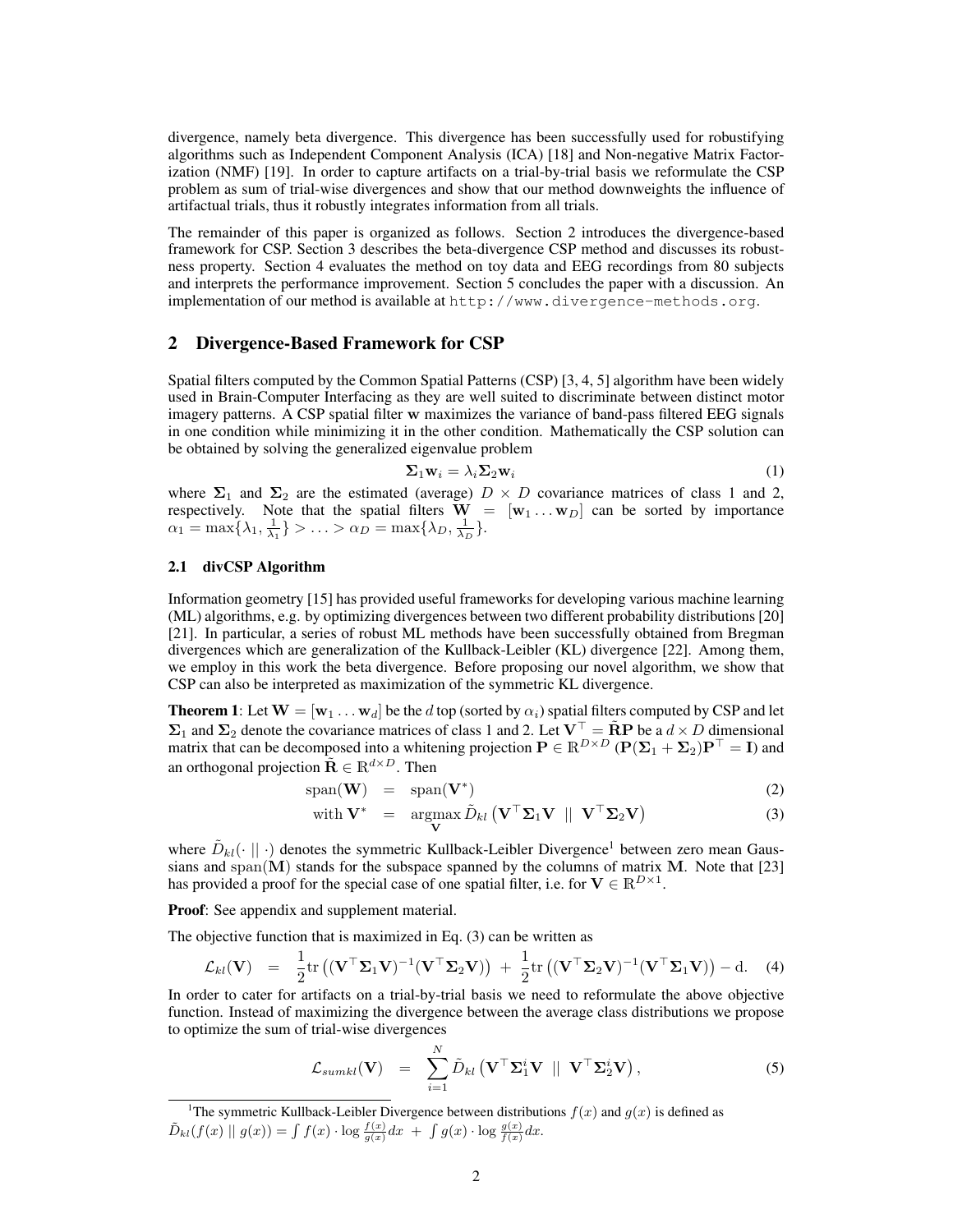where  $\Sigma_1^i$  and  $\Sigma_2^i$  denote the covariance matrices estimated from the *i*-th trial of class 1 and class 2, respectively, and  $N$  is the number of trials per class. Note that the reformulated problem is not equivalent to CSP; in Eq. (4) averaging is performed w.r.t. the covariance matrices, whereas in Eq.  $(5)$  it is performed w.r.t. the divergences. We denote the former approach by  $kl$ -divCSP and the latter one by sumkl-divCSP. The following theorem relates both approaches in the asymptotic case.

**Theorem 2:** Suppose that the number of discriminative sources is one; then let  $c$  be such that  $D/n \to c$  as  $D, n \to \infty$  (D dimensions, n data points per trial). Then if there exists  $\gamma(c)$  with  $N/D \to \gamma(c)$  for  $N \to \infty$  (N the number of trials) then the empirical maximizer of  $\mathcal{L}_{sumkl}(\mathbf{v})$ (and of course also of  $\mathcal{L}_{kl}(\mathbf{v})$ ) converges almost surely to the true solution.

Sketched Proof: See appendix.

Thus Theorem 2 says that both divergence-based CSP variants  $kl$ -divCSP and sum $kl$ -divCSP almost surely converge to the same (true) solution in the asymptotic case. The theorem can be easily extended to multiple discriminative sources.

#### 2.2 Optimization Framework

We use the methods developed in [24], [25] and [26] for solving the maximization problems in Eq. (4) and Eq. (5). The projection  $V \in \mathbb{R}^{D \times d}$  to the d-dimensional subspace can be decomposed into three parts, namely  $\overline{V}^{\top} = I_d \overline{RP}$  where  $I_d$  is an identity matrix truncated to the first d rows,  $\overline{R}$ is a rotation matrix with  $\mathbf{R}\mathbf{R}^{\top} = \mathbf{I}$  and P is a whitening matrix. The optimization process consists of finding the rotation  **that maximizes our objective function and can be performed by gradient** descent on the manifold of orthogonal matrices. More precisely, we start with an orthogonal matrix  **and find an orthogonal update U in the k-th step such that**  $**R**<sub>k+1</sub> = **UR**<sub>k</sub>$ **. The update matrix** is chosen by identifying the direction of steepest descent in the set of orthogonal transformations and then performing a line search along this direction to find the optimal step. Since the basis of the extracted subspace is arbitrary (one can right multiply a rotation matrix to  $V$  without changing the divergence), we select the principal axes of the data distribution of one class (after projection) as basis in order to maximally separate the two classes. The optimization process is summarized in Algorithm 1 and explained in the supplement material of the paper.

Algorithm 1 Divergence-based Framework for CSP

1: function DIVCSP( $\Sigma_1$ ,  $\Sigma_2$ , d) 2: Compute the whitening matrix  $\mathbf{P} = \mathbf{\Sigma}^{-\frac{1}{2}}$ 3: Initialise  $\mathbf{R}_0$  with a random rotation matrix 4: Whiten and rotate the data  $\Sigma_c = (\mathbf{R}_0 \mathbf{P}) \Sigma_c (\mathbf{R}_0 \mathbf{P})^\top$  with  $c = \{1, 2\}$ 5: repeat 6: Compute the gradient matrix and determine the step size (see supplement material) 7: Update the rotation matrix  $\mathbf{R}_{k+1} = \mathbf{U} \mathbf{R}_k$ 8: Apply the rotation to the data  $\Sigma_c = U \Sigma_c U^\top$ <br>9: **until** convergence until convergence 10: Let  $\mathbf{V}^{\top} = \mathbf{I}_d \mathbf{R}_{k+1} \mathbf{P}$ <br>11: Rotate **V** by  $\mathbf{G} \in \mathbb{R}^d$ Rotate V by  $G \in \mathbb{R}^{d \times d}$  where G are eigenvectors of  $V^\top \Sigma_1 V$ 12: return V 13: end function

## 3 Beta Divergence CSP

Robustness is a desirable property of algorithms that work in data setups which are known to be contaminated by outliers. For example, in the biomedical fields, signals such as EEG may be highly affected by artifacts, i.e. outliers, which may drastically influence statistical estimation. Note that both of the above approaches  $kl$ -divCSP and sum $kl$ -divCSP are not robust w.r.t. artifacts as they both perform simple (non-robust) averaging of the covariance matrices and of the divergence terms, respectively. In this section we show that by using beta divergence we robustify the averaging of the divergence terms as beta divergence downweights the influence of outlier trials.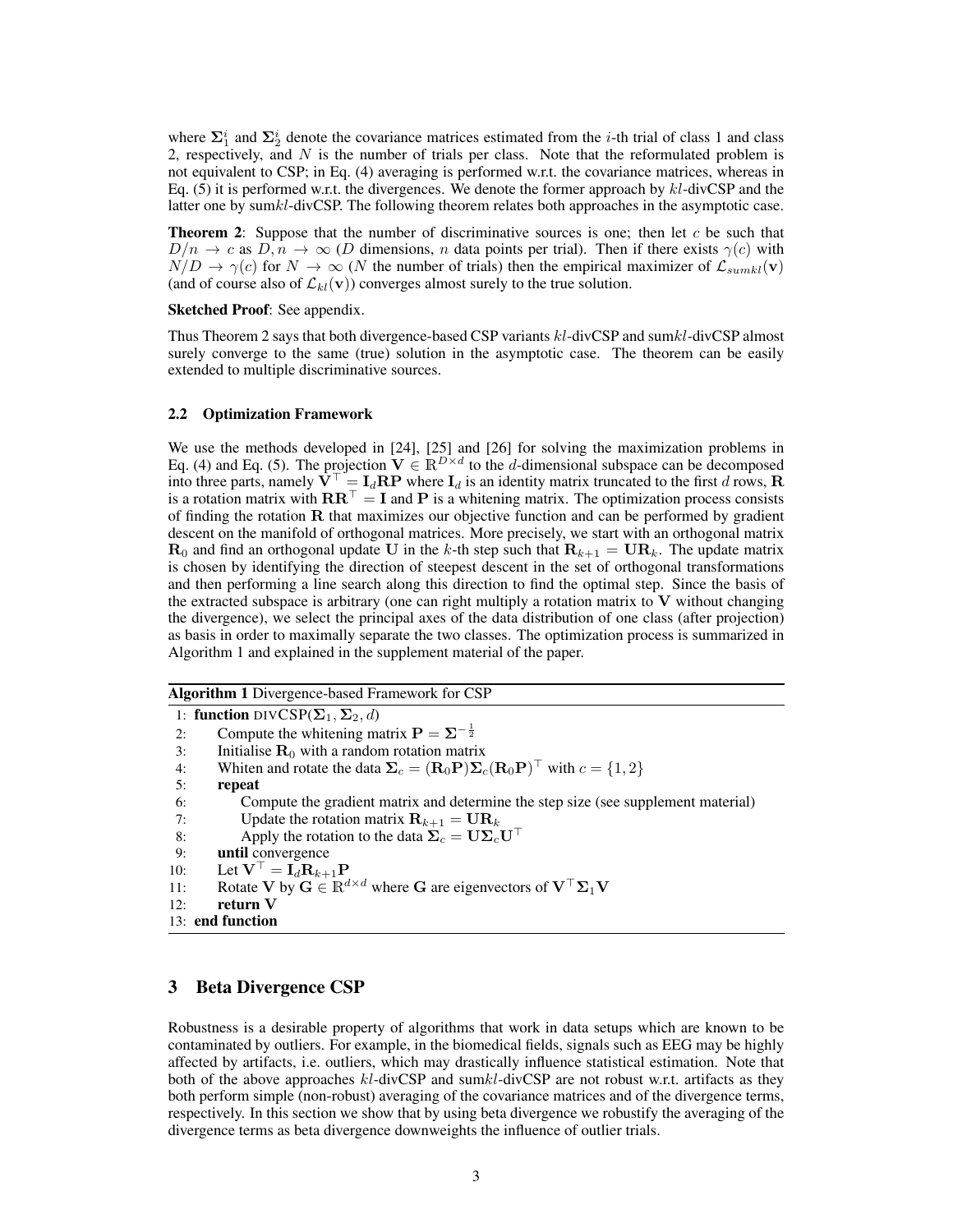Beta divergence was proposed in [16, 27] and is defined (for  $\beta > 0$ ) as

$$
D_{\beta}(f(x) \parallel g(x)) = \frac{1}{\beta} \int (f^{\beta}(x) - g^{\beta}(x)) f(x) dx - \frac{1}{\beta + 1} \int (f^{\beta + 1}(x) - g^{\beta + 1}(x)) dx, \quad (6)
$$

where  $f(x)$  and  $g(x)$  are two probability distributions. Like every statistical divergence it is always positive and equals zero iff  $g = f$  [15]. The symmetric version of beta divergence  $\tilde{D}_{\beta}(f(x) \parallel g(x)) = D_{\beta}(f(x) \parallel g(x)) + D_{\beta}(g(x) \parallel f(x))$  can be interpreted as discrepancy between two probability distributions. One can show easily that beta and Kullback-Leibler divergence coincide as  $\beta \to 0$ .

In the context of parameter estimation, one can show that minimizing the divergence function from an empirical distribution p to the statistical model  $q(\phi)$  is equivalent to maximizing the Ψ-likelihood  $\bar{L}_{\Psi\beta}(\dot{\phi})$ 

$$
\underset{q(\phi)}{\operatorname{argmin}} D_{\beta}(p \mid q(\phi)) = \underset{q(\phi)}{\operatorname{argmax}} \bar{L}_{\Psi_{\beta}}(q(\phi)) \tag{7}
$$

with 
$$
\bar{L}_{\Psi_{\beta}}(q(\phi)) = \frac{1}{n} \sum_{i=1}^{n} \Psi_{\beta}(\ell(x_i, q(\phi))) - b_{\Psi_{\beta}}(\phi)
$$
 and  $\Psi_{\beta}(z) = \frac{\exp(\beta z) - 1}{\beta}$ , (8)

where  $\ell(x_i, q(\phi))$  denotes the log-likelihood of observation  $x_i$  and distribution  $q(\phi)$ , and  $b_{\Psi_\beta}(\phi) :=$  $(\beta + 1)^{-1} \int q(\phi)^{\beta+1} dx$ . Basu et al. [27] showed that the Ψ-likelihood method weights each observation according to the magnitude of likelihood evaluated at the observation; if an observation is an outlier, i.e. of lower likelihood, then it is downweighted. Thus, beta divergence allows to construct robust estimators as samples with low likelihood are downweighted (see also M-estimators [28]).

#### $\beta$ -divCSP Algorithm

We propose applying beta divergence to the objective function in Eq.  $(5)$  in order to downweight the influence of artifacts in the computation of spatial filters. An overview over the different divergencebased CSP variants is provided in Figure 1. The objective function of our  $\beta$ -divCSP approach is

$$
\mathcal{L}_{\beta}(\mathbf{V}) = \sum_{i} \tilde{\mathbf{D}}_{\beta} \left( \mathbf{V}^{\mathrm{T}} \mathbf{\Sigma}_{1}^{i} \mathbf{V} \parallel \mathbf{V}^{\mathrm{T}} \mathbf{\Sigma}_{2}^{i} \mathbf{V} \right)
$$
(9)

$$
= \frac{1}{\beta} \sum_{i} \left( \int g_i^{\beta+1} dx + \int f_i^{\beta+1} dx - \int f_i^{\beta} g_i dx - \int f_i g_i^{\beta} dx \right), \tag{10}
$$

with  $f_i = \mathcal{N}(\mathbf{0}, \bar{\mathbf{\Sigma}}_1^i)$  and  $g_i = \mathcal{N}(\mathbf{0}, \bar{\mathbf{\Sigma}}_2^i)$  being the zero-mean Gaussian distributions with projected covariances  $\bar{\mathbf{\Sigma}}^i_1 = \mathbf{V}^T\mathbf{\Sigma}^i_1\mathbf{V} \in \mathbb{R}^{d \times d}$  and  $\bar{\mathbf{\Sigma}}^i_2 = \mathbf{V}^T\mathbf{\Sigma}^i_2\mathbf{V} \in \mathbb{R}^{d \times d}$ , respectively.

One can show easily (see the supplement file to this paper) that  $\mathcal{L}_{\beta}(\mathbf{V})$  has an explicit form

$$
\gamma \sum_{i} \left( |\bar{\Sigma}_{1}^{i}|^{-\frac{\beta}{2}} + |\bar{\Sigma}_{2}^{i}|^{-\frac{\beta}{2}} - (\beta + 1)^{\frac{d}{2}} \left( |\bar{\Sigma}_{2}^{i}|^{\frac{1-\beta}{2}} |\beta \bar{\Sigma}_{1}^{i} + \bar{\Sigma}_{2}^{i}|^{-\frac{1}{2}} + |\bar{\Sigma}_{1}^{i}|^{\frac{1-\beta}{2}} |\beta \bar{\Sigma}_{2}^{i} + \bar{\Sigma}_{1}^{i}|^{-\frac{1}{2}} \right) \right), (11)
$$

with  $\gamma = \frac{1}{\beta} \sqrt{\frac{1}{(2\pi)^{\beta d}(\beta+1)^d}}$ . We use Algorithm 1 to maximize the objective function of  $\beta$ -divCSP. In the following we show that the robustness property of  $\beta$ -divCSP can be directly understood from inspection of its objective function.

Assume  $\bar{\Sigma}_1^i$  and  $\bar{\Sigma}_2^i$  are full rank  $d \times d$  covariance matrices. We investigate the behaviour of the objective functions of  $\beta$ -divCSP and sumkl-divCSP when  $\bar{\Sigma}_1^i$  is constant and  $\bar{\Sigma}_2^i$  becomes very large, e.g. because it is affected by artifacts. It is not hard to see that for  $\beta > 0$  the objective function  $\mathcal{L}_{\beta}$  does not go to infinity but is constant as  $\bar{\Sigma}_2^i$  becomes arbitrarily large. The first term of the objective function  $|\bar{\Sigma}_1^i|^{-\frac{\beta}{2}}$  is constant with respect to changes of  $\bar{\Sigma}_2^i$  and all the other terms go to zero as  $\bar{\Sigma}_2^i$  increases. Thus the influence function of the  $\beta$ -divCSP estimator is bounded w.r.t. changes in  $\bar{\Sigma}_2^i$  (the same argument holds for changes of  $\bar{\Sigma}_1^i$ ). Note that this robustness property vanishes when applying Kullback-Leibler divergences Eq. (4) as the trace term tr  $((\bar{\Sigma}_1^i)^{-1}\bar{\Sigma}_2^i)$  is not bounded when  $\bar{\Sigma}_2^i$  becomes arbitrarily large, thus this artifactual term will dominate the solution.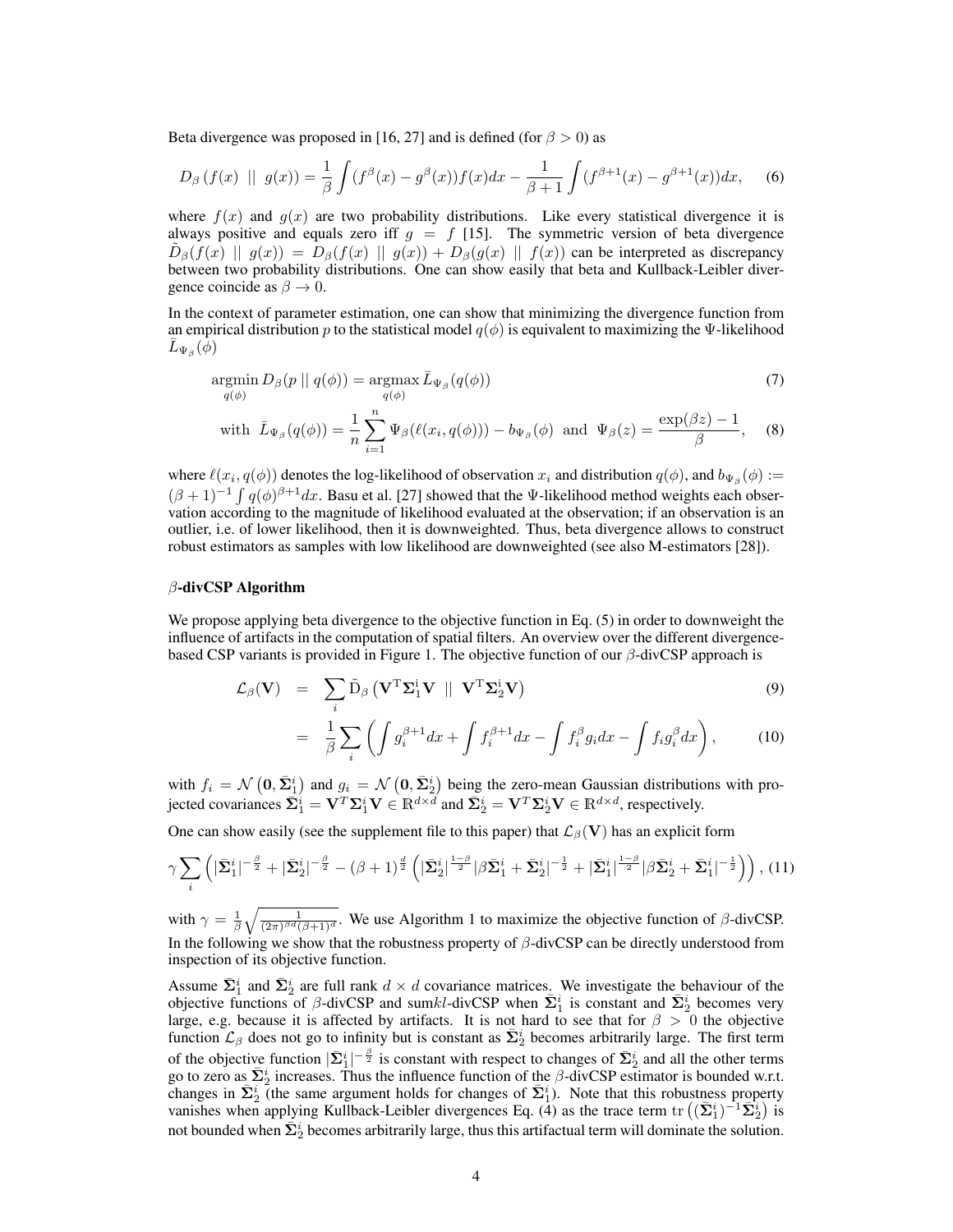$$
\boxed{\text{CSP}}_{\text{w}^T \Sigma_1 \text{w}} = \bigotimes_{\tilde{E} \in \text{divCSP}} \sum_{\tilde{D}_{KL} \text{w}^T \Sigma_1 \text{w} \; \parallel \; \text{w}^T \Sigma_2 \text{w}}} \approx \bigotimes_{\tilde{E} \cdot \text{divCSP}} \underbrace{\text{sum}_{\text{sum} \cup \tilde{D}_{KL} \text{w}^T \Sigma_1 \text{w}} \cdots \text{sum}}_{\sum_i \tilde{D}_{KL} \text{w}^T \Sigma_1 \text{w} \; \parallel \; \text{w}^T \Sigma_2 \text{w}}} \underbrace{\text{matrix} \rightarrow \text{covist}}_{\sum_i \tilde{D}_{\beta} \text{w}^T \Sigma_1 \text{w} \; \parallel \; \text{w}^T \Sigma_2 \text{w}})
$$

Figure 1: Relation between the different CSP formulations outlined in this paper.

# 4 Experimental Evaluation

#### 4.1 Simulations

In order to investigate the effects of artifactual trials on CSP and  $\beta$ -divCSP we generate data  $\mathbf{x}(t)$ using the following mixture model

$$
\mathbf{x}(t) = A \begin{bmatrix} \mathbf{s}^{dis}(t) \\ \mathbf{s}^{ndis}(t) \end{bmatrix} + \epsilon,
$$
\n(12)

where  $A \in \mathbb{R}^{10 \times 10}$  is a random orthogonal mixing matrix,  $s^{dis}$  is a discriminative source sampled from a zero mean Gaussian with variance 1.8 in one condition and 0.2 in the other one,  $s^{ndis}$  are 9 sources with variance 1 in both conditions and  $\epsilon$  is a noise variable with variance 2. We generate 100 trials per condition, each consisting of 200 data points. Furthermore we randomly add artifacts with variance 10 independently to each data dimension (i.e. virtual electrode) and trial with varying probability and evaluate the angle between the true filter extracting the source activity of  $s^{dis}$  and the spatial filter computed by CSP and  $\beta$ -divCSP. The median angles are shown in Figure 2 using 100 repetitions. One can clearly see that the angle error between the spatial filter extracted by CSP and the true one increases with larger artifact probability. Furthermore one can see from the figure that using very small  $\beta$  values does not attenuate the artefact problem, but it rather increases the error by adding up trial-wise divergences without downweighting outliers. However, as the  $\beta$  value increases the artifactual trials are downweighted and a robust average is computed over the trial-wise divergence terms. This increased robustness significantly reduces the angle error.



Figure 2: Angle between the true spatial filter and the filter computed by CSP and  $\beta$ -divCSP for different probabilities of artifacts. The robustness of our approach increases with the  $\beta$  value and significantly outperforms the CSP solution.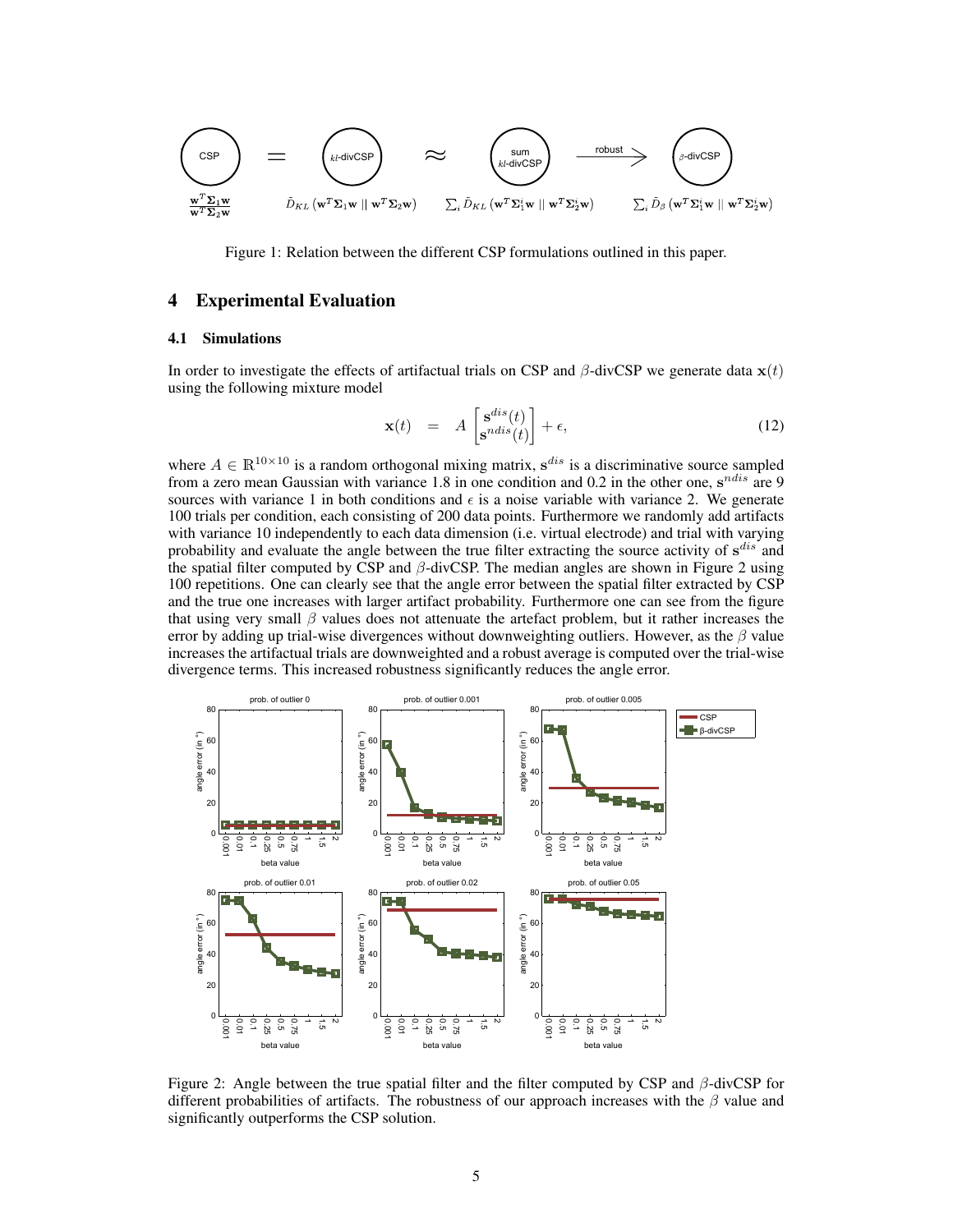#### 4.2 Data Sets and Experimental Setup

The data set [29] used for the evaluation contains EEG recordings from 80 healthy BCIinexperienced volunteers performing motor imagery tasks with the left and right hand or feet. The subjects performed motor imagery first in a calibration session and then in a feedback mode in which they were required to control a 1D cursor application. Activity was recorded from the scalp with multi-channel EEG amplifiers using 119 Ag/AgCl electrodes in an extended 10-20 system sampled at 1000 Hz (downsampled to 100 Hz) and a band-pass from 0.05 to 200 Hz. Three runs with 25 trials of each motor condition were recorded in the calibration session and the two best classes were selected; the subjects performed feedback with three runs of 100 trials. Both sessions were recorded on the same day.

For the offline analysis we manually select 62 electrodes densely covering the motor cortex, extract a time segment located from 750ms to 3500ms after the cue indicating the motor imagery class and filter the signal in 8-30 Hz using a 5-th order Butterworth filter. We do not apply manual or automatic rejection of trials or electrodes and use six spatial filters for feature extraction. For classification we apply Linear Discriminant Analysis (LDA) after computing the logarithm of the variance on the spatially filtered data. We measure performance as misclassification rate and normalize the covariance matrices by dividing them by their traces. The parameter  $\beta$  is selected from the set of 15 candidates {0, 0.0001, 0.001, 0.01, 0.05, 0.1, 0.15, 0.2, 0.25, 0.5, 0.75, 1, 1.5, 2, 5} by 5-fold cross-validation on the calibration data using minimal training error rate as selection criterion. For faster convergence we use the rotation part of the CSP solution as initial rotation matrix  $\mathbf{R}_{0}$ .

#### 4.3 Results

We compare our  $\beta$ -divCSP method with three CSP baselines using different estimators for the covariance matrices. The first baseline uses the standard empirical estimator, the second one applies a standard analytic shrinkage estimator [9] and the third one relies on the minimum covariance determinant (MCDE) estimate [30]. Note that the shrinkage estimator usually provides better estimates in small-sample settings, whereas MCDE is robust to outliers. In order to perform a fair comparison we applied MCDE over various ranges  $[0, 0.05, 0.1 \dots 0.5]$  of parameters and selected the best one by cross-validation (as with  $\beta$ -divCSP). The MCDE parameter determines the expected proportion of artifacts in the data. The results are shown in Figure 3. Each circle denotes the error rate of one subject. One can see that the  $\beta$ -divCSP method outperforms the baselines as most circles are below the solid line. Furthermore the performance increases are significant according to the one-sided Wilcoxon sign rank test as the p-values are smaller than 0.05.



Figure 3: Performance results of the CSP, shrinkage + CSP and MCDE + CSP baselines compared to  $\beta$ -divCSP. Each circle represents the error rate of one subject. Our method outperforms the baselines for circles that are below the solid line. The p-values of the one-sided Wilcoxon sign rank test are shown in the lower right corner.

We made an interesting observation when analysing the subject with largest improvement over the CSP baseline; the error rates were  $48.6\%$  (CSP),  $48.6\%$  (MCDE+CSP) and  $11.0\%$  ( $\beta$ -divCSP). Over all ranges of MCDE parameters this subject has an error rate higher than 48% i.e. MCDE was not able help in this case. This example shows that  $\beta$ -divCSP and MCDE are not equivalent. Enforcing robustness on the CSP algorithm may in some cases be better than enforcing robustness when estimating the covariance matrices.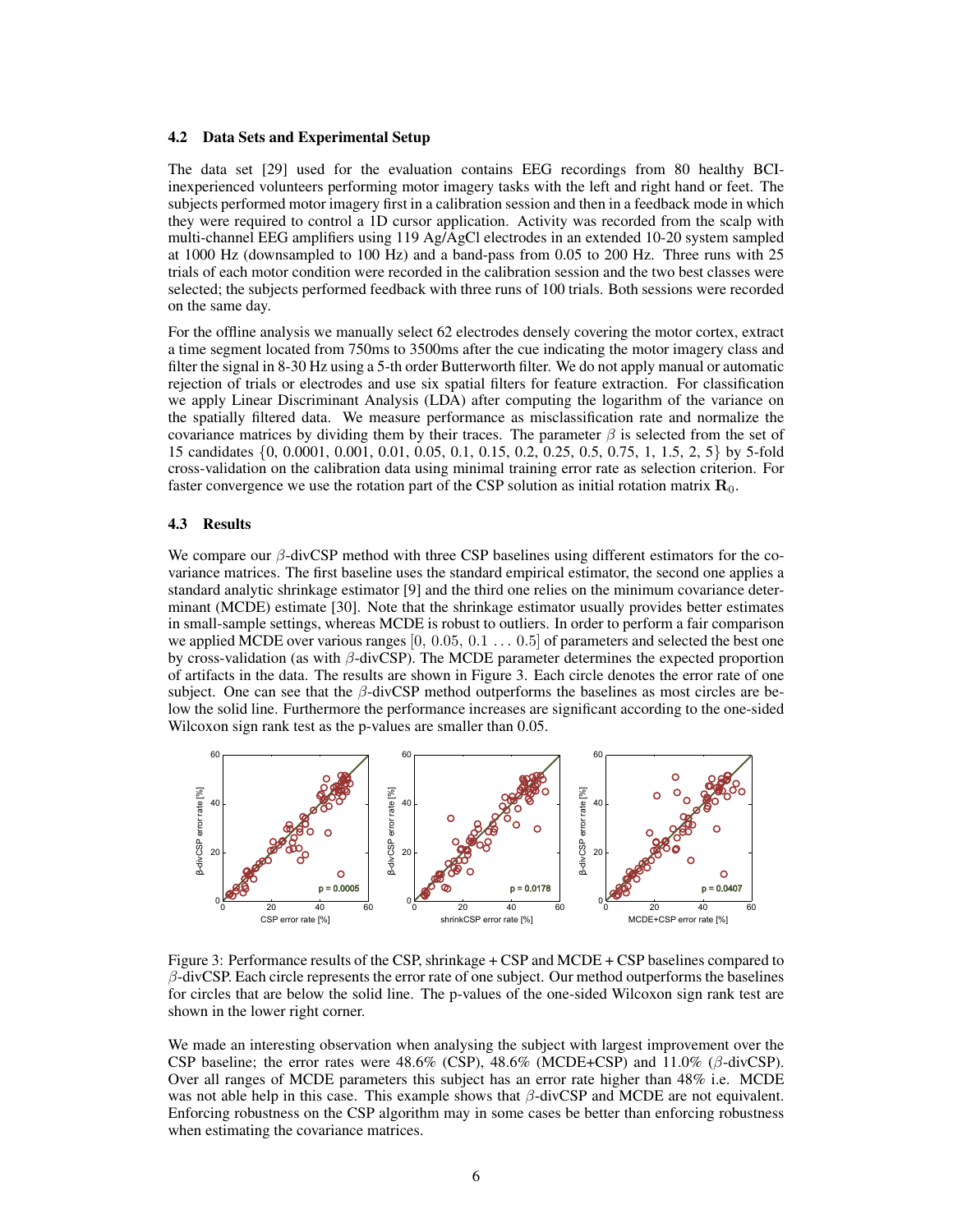In the following we study the robustness property of the  $\beta$ -divCSP method on subject 74, the user with the largest improvement (CSP error rate:  $48.6\%$  and  $\beta$ -divCSP error rate: 11.0 %). The left panel of Figure 4 displays the activity pattern associated with the most important CSP filter of subject 74. One can clearly see that the pattern does not encode neurophysiologically relevant activity, but focuses on a single electrode, namely FFC6. When analysing the (filtered) EEG signal of this electrode one can identify a strong artifact in one of the trials. Since neither the empirical covariance estimator nor the CSP algorithm is robust to this kind of outliers, it dominates the solution. However, the resulting pattern is meaningless as it does not capture motor imaginary related activity. The right panel of Figure 4 shows the relative importance of the divergence term of the artifactual trial with respect to the average divergence terms of the other trials. One can see that the divergence term computed from the artifactual trial is over 1800 times larger than the average of the other trials. This ratio decreases rapidly for larger  $\beta$  values, thus the influence of the artifact decreases. Thus, our experiments provide an excellent example of the robustness property of the  $\beta$ -divCSP approach.



Figure 4: Left: The CSP pattern of subject 74 does not reflect neurophysiological activity but it represents the artifact (red ellipse) in electrode FFC6. Right: The relative importance of this artifactual trial decreases with the  $\beta$  parameters. The relative importance is measured as quotient between the divergence term of the artifactual trial and the average divergence terms of the other trials.

# 5 Discussion

Analysis of EEG data is challenging because the signal of interest is typically present with a low signal to noise ratio. Moreover artifacts and non-stationarity require robust algorithms. This paper has placed its focus on a robust estimation and proposed a novel algorithm family giving rise to a beta divergence algorithm which allows robust spatial filter computation for BCI. In the very common setting where EEG electrodes become loose or movement related artifacts occur in some trials, it is a practical necessity to either ignore these trials (which reduces an already small sample size further) or to enforce intrinsic invariance to these disturbances into the learning procedures. Here, we have used CSP, the standard filtering technique in BCI, as a starting point and reformulated it in terms of an optimization problem maximizing the divergence between the class-distributions that correspond to two cognitive states. By borrowing the concept of beta divergences, we could adapt the optimization problem and arrive at a robust spatial filter computation based on CSP. We showed that our novel method can reduce the influence of artifacts in the data significantly and thus allows to robustly extract relevant filters for BCI applications.

In future work we will investigate the properties of other divergences for Brain-Computer Interfacing and consider also further applications like ERP-based BCIs [31] and beyond the neurosciences.

Acknowledgment We thank Daniel Bartz and Frank C. Meinecke for valuable discussions. This work was supported by the German Research Foundation (GRK 1589/1), by the Federal Ministry of Education and Research (BMBF) under the project Adaptive BCI (FKZ 01GQ1115) and by the Brain Korea 21 Plus Program through the National Research Foundation of Korea funded by the Ministry of Education.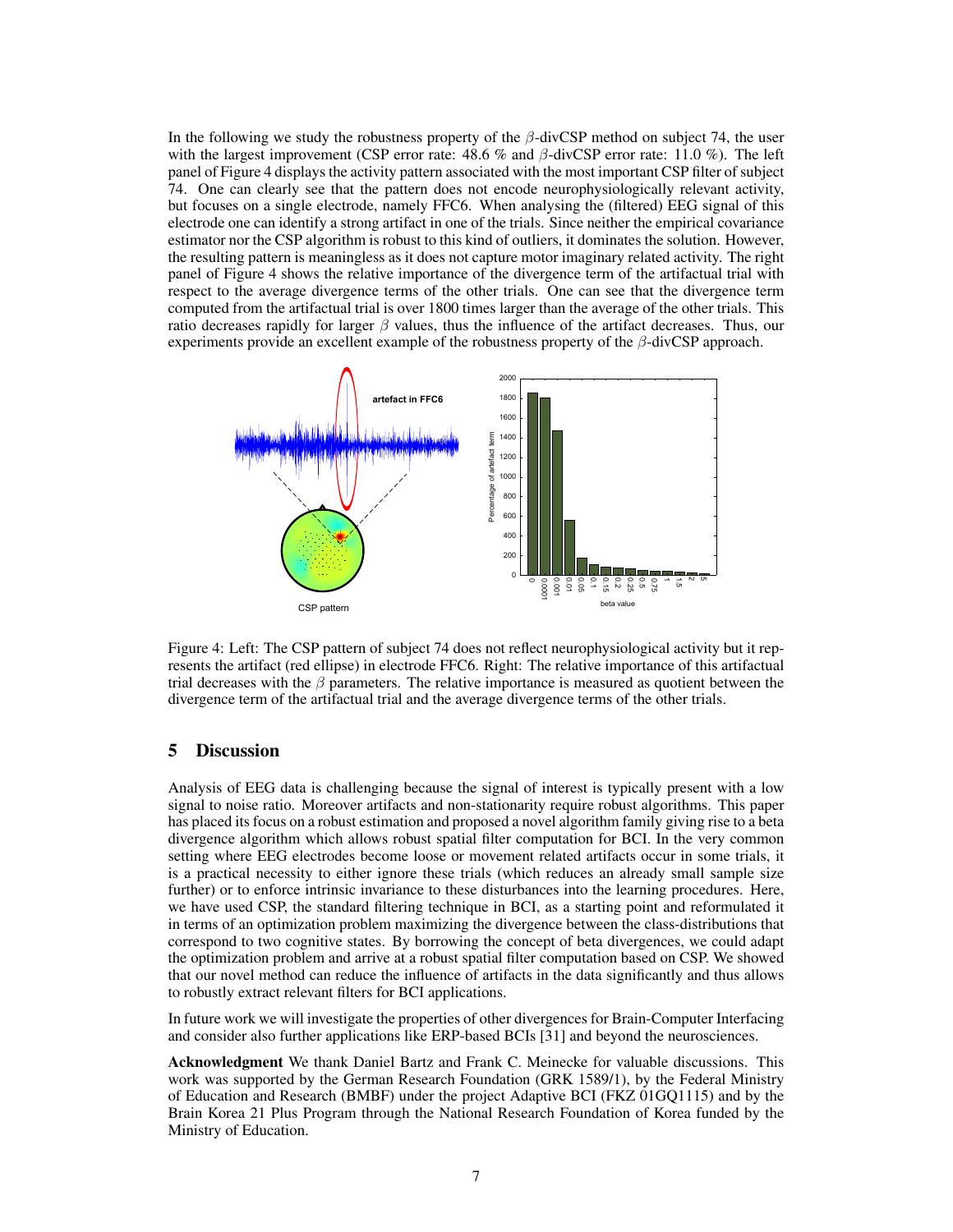## Appendix

#### Sketch of proof of Theorem 1

Cauchy's interlacing theorem [17] establishes a relation between the eigenvalues  $\mu_1 \leq \ldots \leq \mu_D$  of the original covariance matrix  $\Sigma$  and the eigenvalues  $\nu_1 \leq \ldots \leq \nu_d$  of the projected one  $V\Sigma V^{\top}$ . The theorem says that

$$
\mu_j \leq \nu_j \leq \mu_{D-d+j}.
$$

In the proof we split the optimal projection  $V^*$  into two parts  $U_1\in\mathbb{R}^{k\times D}$  and  $U_2\in\mathbb{R}^{d-k\times D}$  based on whether the first or second trace term in Eq. (4) is larger when applying the spatial filters. By using Cauchy's theorem we then show that  $\mathcal{L}_{kl}(\mathbf{U}) \leq \mathcal{L}_{kl}(\mathbf{W})$  where W consists of k eigenvectors with largest eigenvalues; equality only holds if  $U$  and  $W$  coincide (up to linear transformations). We show an analogous relation for  $U_2$  and conclude that  $V^*$  must be the CSP solution (up to linear transformations). See the full proof in the supplement material.

#### Sketch of the proof of Theorem 2

Since there is only one discriminative direction we may perform analysis in a basis whereby the covariances of both classes have the form  $diag(a, 1, \ldots, 1)$  and  $diag(b, 1, \ldots, 1)$ . If we show in this basis that consistency holds then it is a simple matter to prove consistency in the original basis. We want to show that as the number of trials  $N$  increases the filter provided by sum $kl$ -divCSP converges to the true solution  $v^*$ . If the support of the density of the eigenvalues includes a region around 0, then there is no hope of showing that the matrix inversion is stable. However, it has been shown in the random matrix theory literature [32] that if D and n tend to  $\infty$  in a ratio  $c = \frac{D}{n}$  then all of the eigenvalues apart from the largest lie between  $(1 - \sqrt{c})^2$  and  $(1 + \sqrt{c})^2$  whereas the largest sample eigenvalue ( $\alpha$  denotes the true non-unit eigenvalue) converges almost surely to  $\alpha + c \frac{\alpha}{\alpha - 1}$ provided  $\alpha > 1 + \sqrt{c}$ , independently of the distribution of the data; a similar result applies if one true eigenvalue is smaller than the rest. This implies that for sufficient discriminability in the true distribution and sufficiently many data points per trial, each filter maximizing each term in the sum has non-zero dot-product with the true maximizing filter. But since the trials are independent, this implies that in the limit of  $N$  trials the maximizing filter corresponds to the true filter. Note that the full proof goes well beyond the scope of this contribution.

## References

- [1] G. Dornhege, J. del R. Millán, T. Hinterberger, D. McFarland, and K.-R. Müller, Eds., *Toward Brain-Computer Interfacing*. Cambridge, MA: MIT Press, 2007.
- [2] J. R. Wolpaw, N. Birbaumer, D. J. McFarland, G. Pfurtscheller, and T. M. Vaughan, "Braincomputer interfaces for communication and control," *Clin. Neurophysiol.*, vol. 113, no. 6, pp. 767–791, 2002.
- [3] B. Blankertz, R. Tomioka, S. Lemm, M. Kawanabe, and K.-R. Muller, "Optimizing Spatial ¨ filters for Robust EEG Single-Trial Analysis," *IEEE Signal Proc. Magazine*, vol. 25, no. 1, pp. 41–56, 2008.
- [4] H. Ramoser, J. Müller-Gerking, and G. Pfurtscheller, "Optimal spatial filtering of single trial eeg during imagined hand movement," *IEEE Trans. Rehab. Eng.*, vol. 8, no. 4, pp. 441–446, 1998.
- [5] L. C. Parra, C. D. Spence, A. D. Gerson, and P. Sajda, "Recipes for the linear analysis of eeg," *NeuroImage*, vol. 28, pp. 326–341, 2005.
- [6] S. Lemm, B. Blankertz, T. Dickhaus, and K.-R. Müller, "Introduction to machine learning for brain imaging," *NeuroImage*, vol. 56, no. 2, pp. 387–399, 2011.
- [7] F. Lotte and C. Guan, "Regularizing common spatial patterns to improve bci designs: Unified theory and new algorithms," *IEEE Trans. Biomed. Eng.*, vol. 58, no. 2, pp. 355 –362, 2011.
- [8] W. Samek, C. Vidaurre, K.-R. Müller, and M. Kawanabe, "Stationary common spatial patterns for brain-computer interfacing," *Journal of Neural Engineering*, vol. 9, no. 2, p. 026013, 2012.
- [9] O. Ledoit and M. Wolf, "A well-conditioned estimator for large-dimensional covariance matrices," *Journal of Multivariate Analysis*, vol. 88, no. 2, pp. 365 – 411, 2004.